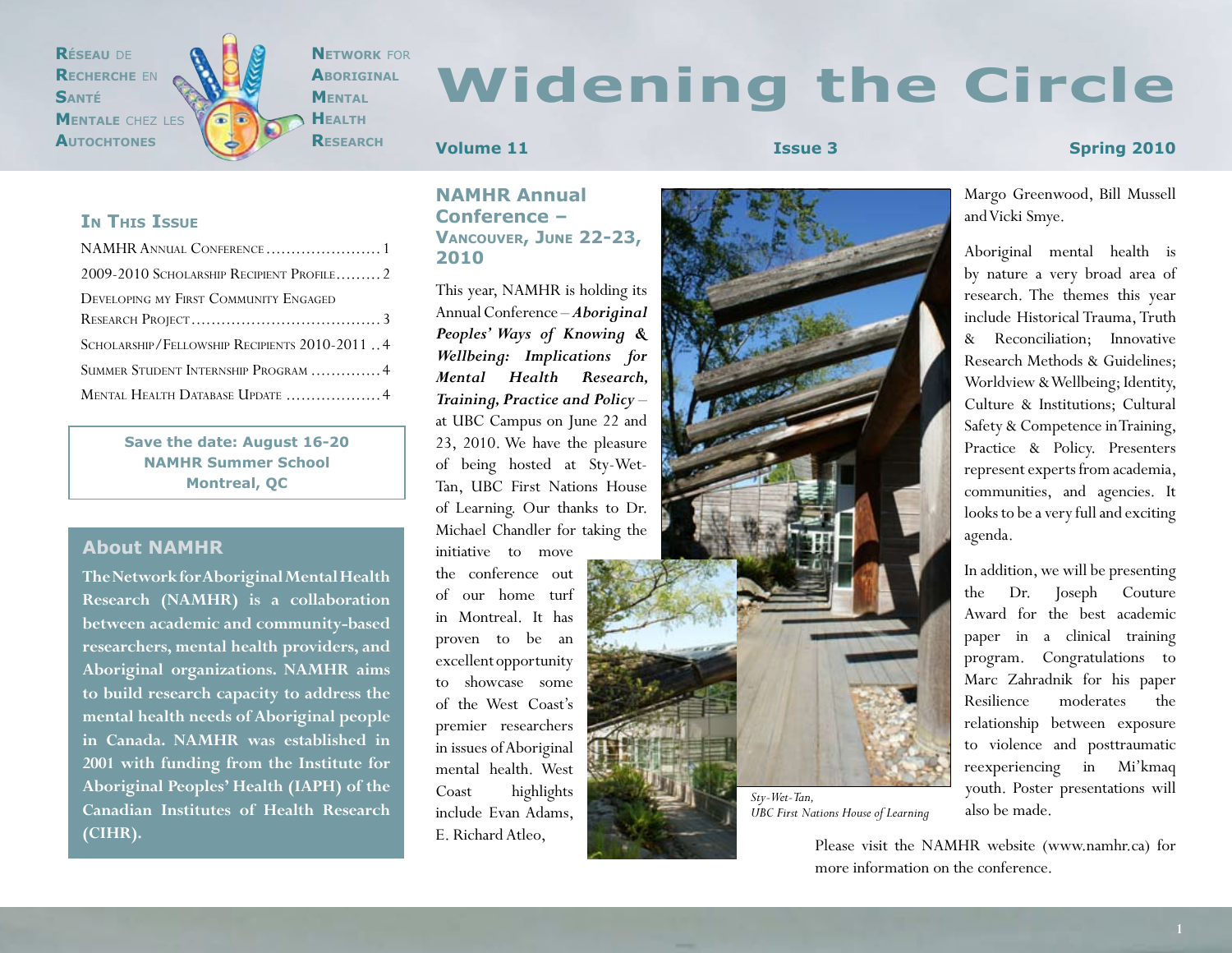# **2009-2010 Scholarship Recipient Profile**

**– Christopher Mushquash**

Christopher Mushquash is Ojibway, and a member of Pays Plat First Nation. He was born in Sioux Lookout, a rural community in Northwestern Ontario. His identity is strongly rooted in Aboriginal culture and experiences living in a rural community. Chris is a candidate in clinical psychology at Dalhousie University under the supervision of Drs. Sherry Stewart and Patrick McGrath, and with mentorship from Dr. Nancy Comeau.

Chris' dissertation consists of three studies and a methodology paper. Study one (Mushquash, Comeau, Stewart, & McGrath, 2008) examined Cooper's (1994) model of motives for drinking and showed that unlike non-Aboriginal adolescents, the predicted motives model structure was not supported. Study two (Mushquash, Comeau, & Stewart, 2007) was a pilot intervention study that occurred in partnership with three Mi'kmaq communities in Nova Scotia. Compared to students who did not participate in the interventions, intervention participants drank less frequently, engaged in fewer binge-drinking episodes, had lower levels of



*Christopher Mushquash*

alcohol-related problems, were more likely to abstain from alcohol use, and reduced their marijuana use at fourmonth follow-up. Study three collected intervention

screening data in order to test personality and motives models that are predicted to exist; this manuscript is currently being prepared. The methodology paper (Mushquash, Comeau, McLeod, & Stewart, in press) describes a 4-stage process toward the development of culturally-relevant alcohol interventions for Aboriginal youth.

Chris has been fortunate to engage in meaningful research with excellent collaboration and mentorship from a variety of Aboriginal community members and researchers. This work has been recognized through a CIHR-IAPH Scientific Director's Award of Excellence in 2007, and the National Network for Aboriginal Mental Health Research Joseph Couture Award in 2008. It has been through respectful, multi-disciplinary, and multisector collaboration that this work has been successful. His graduate education has been funded by the IAPH-ACADRE program beginning at its inception, and has continued to be funded through the transition to IAPH-NEAHR. The National Network for Aboriginal Mental Health Research has funded Chris' graduate studies for the past two years.

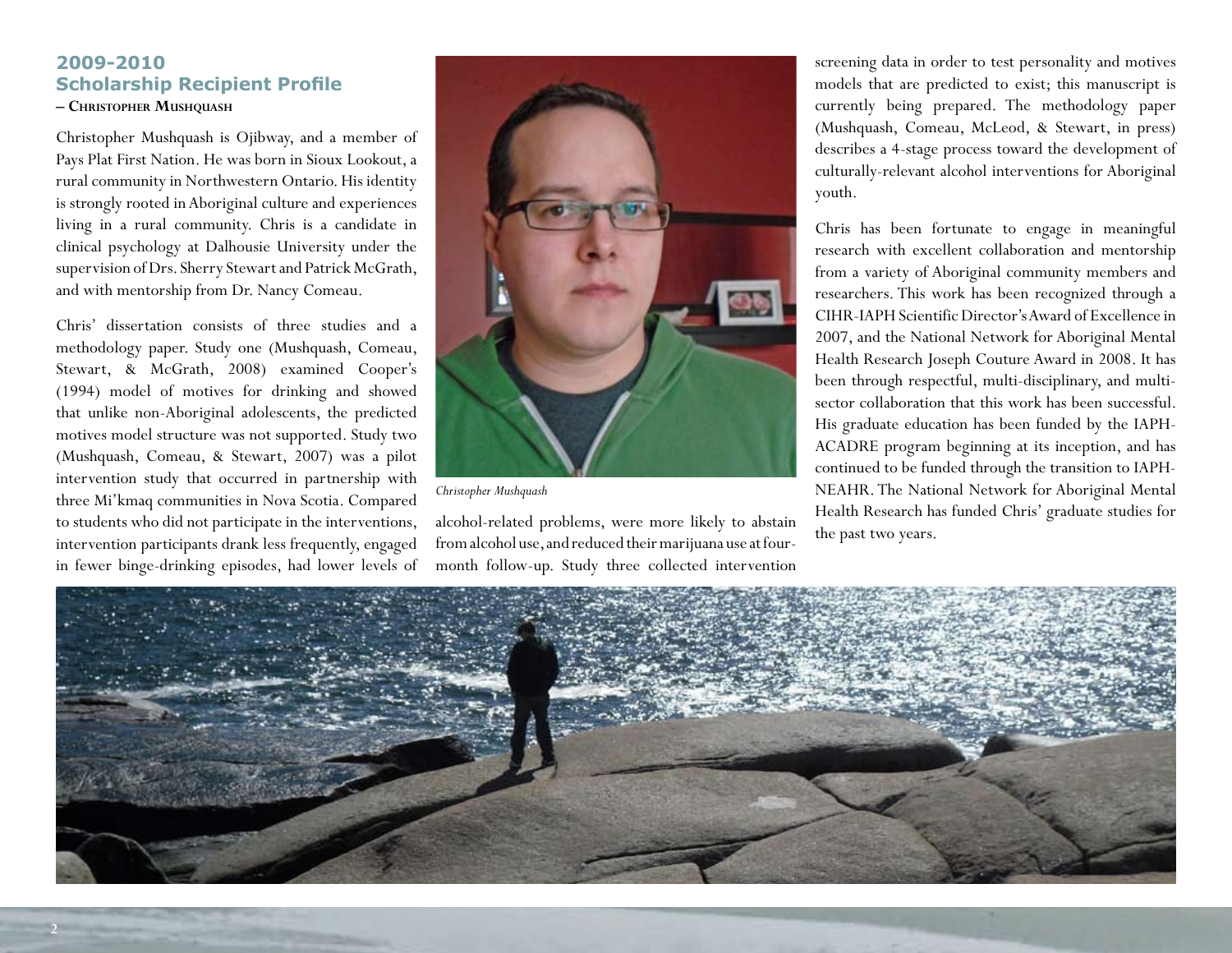## **Developing my First Community Engaged Research Project**

– Stryker Calvez

Recently, I have achieved a great deal of success in establishing my first community-based research project with a local Aboriginal community. Throughout the process of learning about and engaging the community, I have had to balance the needs of my University with those of the community. In conjunction with my research about community related issues, I needed to learn how to engage and empower a community. From the moment I declared my intention to conduct this specific project I found myself struggling to negotiate the procedural expectations set by academic institutions with the

*Stryker Calvez*

community-centred procedures that I needed to establish with this community.

On one side, the academic institutional needs required a research proposal with timelines, theoretical explanations of the phenomenon of interest and an expected course of action before I started the research. This approach to research is objectively distant and impersonal, which is a dominant Western approach to knowledge. On the other side, the development of an objectively distant and impersonal research proposal prior to gaining community involvement had the potential to invalidate the trust of community members, which I would need if I were to be allowed to undertake the research project. I had to be willing to find or create knowledge that was

not necessarily going to conform to Western values, for not being open to alternatives to the traditional academic

> process could be perceived as cultural insensitivity. I had to determine how to meet the needs of both of these key stakeholders.

The lesson that I want to relate to you is my realization that, for me, community-based research means being flexible with my own research goals and priorities. If I want to get involved with a community, it must be on their terms. I have to consider alternatives that may be more complicated for me, while making it more practical for the community. The majority of my university training has emphasized different ways of exercising control over variables, participants, data properties, etc. Community

engagement is a style of research that lessens researcher control in favour of community control. As a graduate researcher with relatively little experience in research, let alone community-based research, working with less control has been a new challenge. In this fashion I turned to the OCAP principles (Ownership, Control, Access, Possession) as recommended by Tri-Council Policy Statement: Ethical Conduct for Research Involving Humans and CIHR Guidelines for Health Research Involving Aboriginal People. These principles helped to guide me in the development of a research proposal that has ultimately been endorsed by the community

To meet the principles of OCAP, I proposed a multi-stage participatory action research project that would allow

community stakeholders to affect change at multiple points in the research. Rather than outlining a complete and complex course of action, each stage of data collection was designed as a single project with its own ethics application. In this manner, the community would maintain control of the research project, the development of community knowledge and the surveying of the community. In addition, a steering-advisory committee was struck with volunteer community members and key stakeholders from the community and the university. The committee's main responsibility is to ensure that the project stays community-centred by reviewing the research process and providing cultural sensitivity recommendations for the research and the interpretation of the data. All materials, data and reports, are provided to the committee to be forwarded to the community.

For the community members, control and ownership of the research was established by acknowledging that the interview data, digital files and transcripts are always the property of each participant. Providing ongoing access to the data is important in establishing ownership of the data because, in my opinion, without access and control, ownership is a token gesture. This last provision will provide additional steps to the research process and further complicate the research project – a small inconvenience given the value of the trust and engagement proffered by the community.

To-date, I owe a great deal of my success to a number of people who have invested their time and energy in this research project. I have received general acknowledgement that the research project will be beneficial to the community, even without significant results. I take this to mean that I have managed to contribute to a form of research that supports Aboriginal concerns without imposing a Western agenda. For this I can take no credit as I have a wonderful community of members to draw upon, thank you!